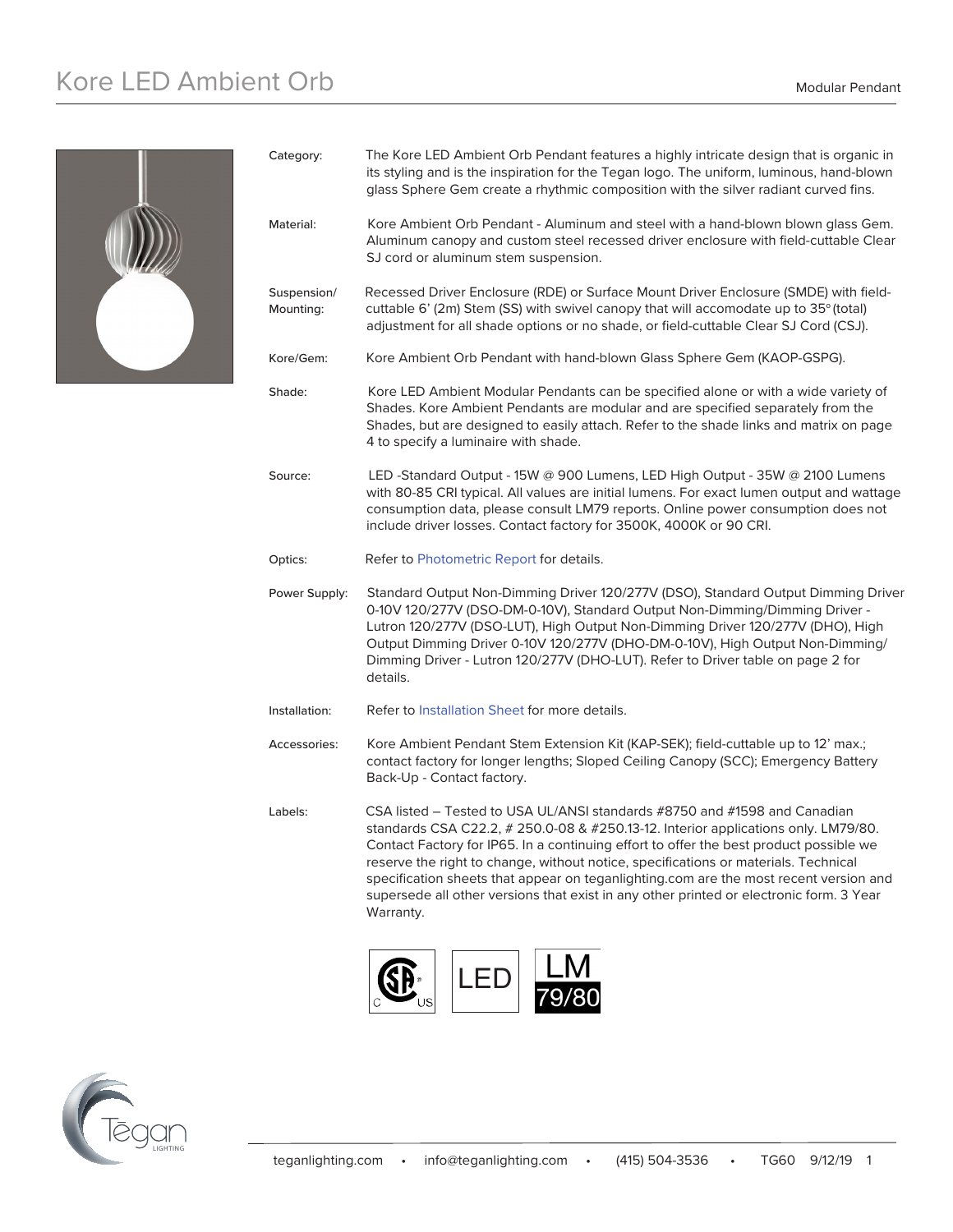### Kore LED Ambient Orb Modular Pendant

#### Example: TG - KAOP - SPG - RDE - SS - AL - LED - 120V - DSO



Notes:

<sup>1</sup> Shades are specified separately from the Kore LED Ambient Orb Pendant but are designed to easily attach.

<sup>2</sup> Select one.

<sup>3</sup> Refer to Driver table on below for details.

4 12' - 0" maximum. Contact factory for longer lengths.

5 Leave blank or add shade catalog number when specifying a luminaire with shade. Refer to the compatibility chart on page 4.

### Kore LED Ambient Orb - Drivers

| <b>Description</b>                                           | <b>Tegan Power</b><br><b>Supply</b><br>Catalog # | Voltage  | <b>Dimming</b> | <b>Typical Driver Link</b> <sup>1,2,3</sup> |
|--------------------------------------------------------------|--------------------------------------------------|----------|----------------|---------------------------------------------|
| Kore Quadrant - LED - Standard Output Driver                 | <b>DSO</b>                                       | 120/277V | Non-DM         | Thomas LED25W-56-C0450-D                    |
| Kore Quadrant - LED - Standard Output Driver - Lutron        | DSO-LUT                                          | 120/277V | Non-DM/DM      | Lutron L3DA4U1UKS                           |
| Kore Quadrant - LED - Standard Output Dimming Driver - 0-10V | <b>DSO-DM-0-10V</b>                              | 120/277V | <b>DM</b>      | Thomas LED25W-56-C0450-D                    |
| Kore Quadrant - LED - High Output Driver                     | <b>DHO</b>                                       | 120/277V | Non-DM         | Thomas LED40W-045-C0900-M-D                 |
| Kore Quadrant - LED - High Output Driver - Lutron            | DHO-LUT                                          | 120/277V | Non-DM/DM      | Lutron L3DA4U1UKS                           |
| Kore Quadrant - LED - High Output Dimming Driver - 0-10V     | DHO-DM-0-10V                                     | 120/277V | <b>DM</b>      | Thomas LED40W-045-C0900-M-D                 |

Notes:

<sup>2</sup> Due to the rapidly evolving technology for Semiconductor products, Tegan driver options are subject to change at any time, without notice. In addition, if any of the standard drivers are out of stock or discontinued, Tegan Lighting will supply an equal as needed. Tegan can also supply alternative drivers upon request; contact the factory for details. <sup>3</sup> Tegan LED emitters, like all LEDs, undergo a natural depreciation in lumen output. This depreciation is within the specifications of LM-80. Extreme ambient temperatures, dusty environments, and power conditions may affect the depreciation. Wattage requirements and lumen output are subject to change with ongoing developments in LED technology.

4 Contact factory for Advance drivers.



<sup>1</sup> Refer to manufacturer's spec sheets for compatible controls and additional detail.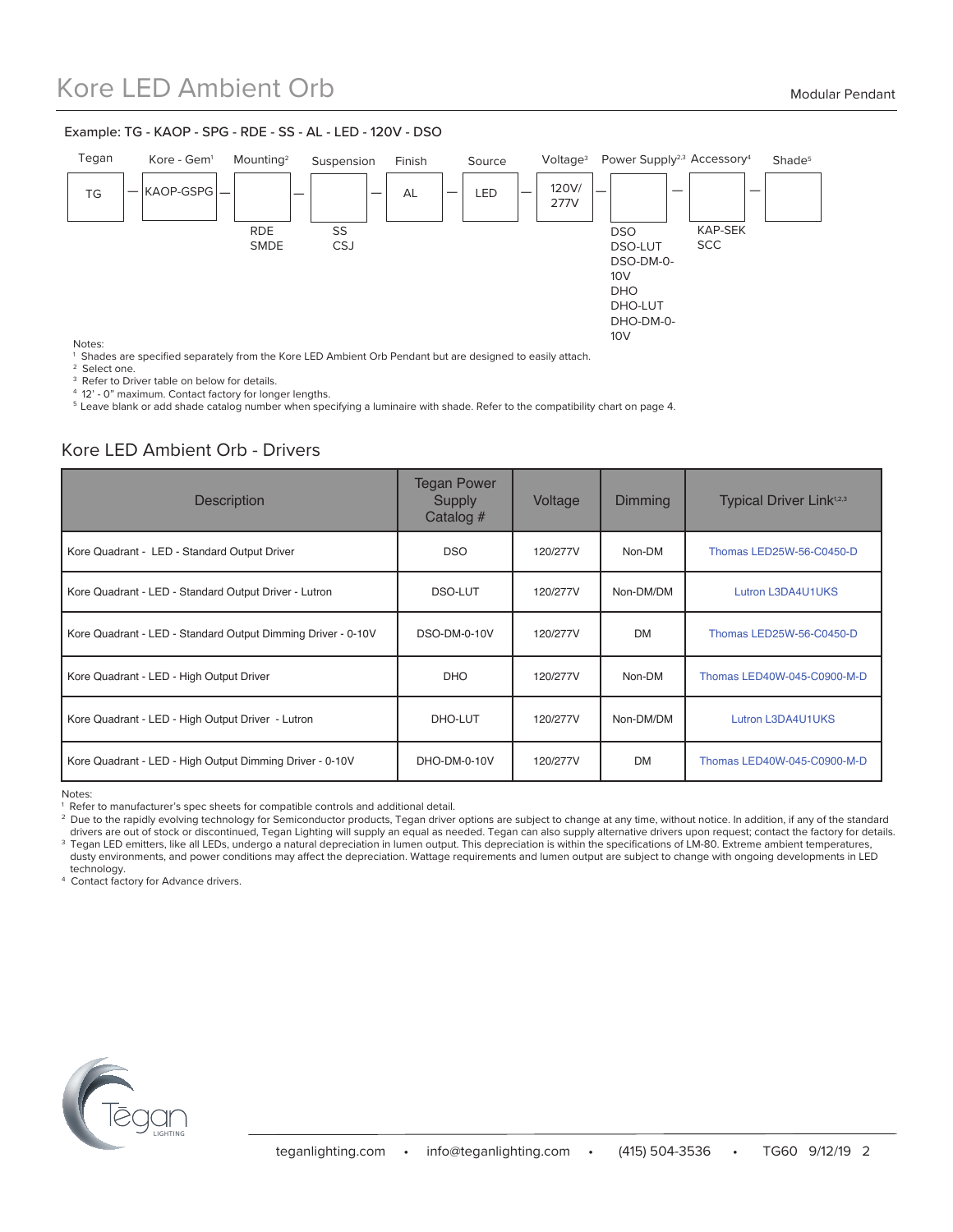# Kore LED Ambient Orb Modular Pendant

### Kore LED Ambient - Orb





Kore LED Ambient - Orb with Glass Sphere Gem (KAOP-GSPG)

### Kore LED Ambient - Orb - Drawing Details



Kore LED Ambient Orb Pendant with Glass Sphere Gem and Recessed Driver Enclosure (KAOP-GSPG-RDE) - Elevation & Section Views



Kore Ambient Surface Mount Driver Enclosure - Aluminum (SMDE-AL)